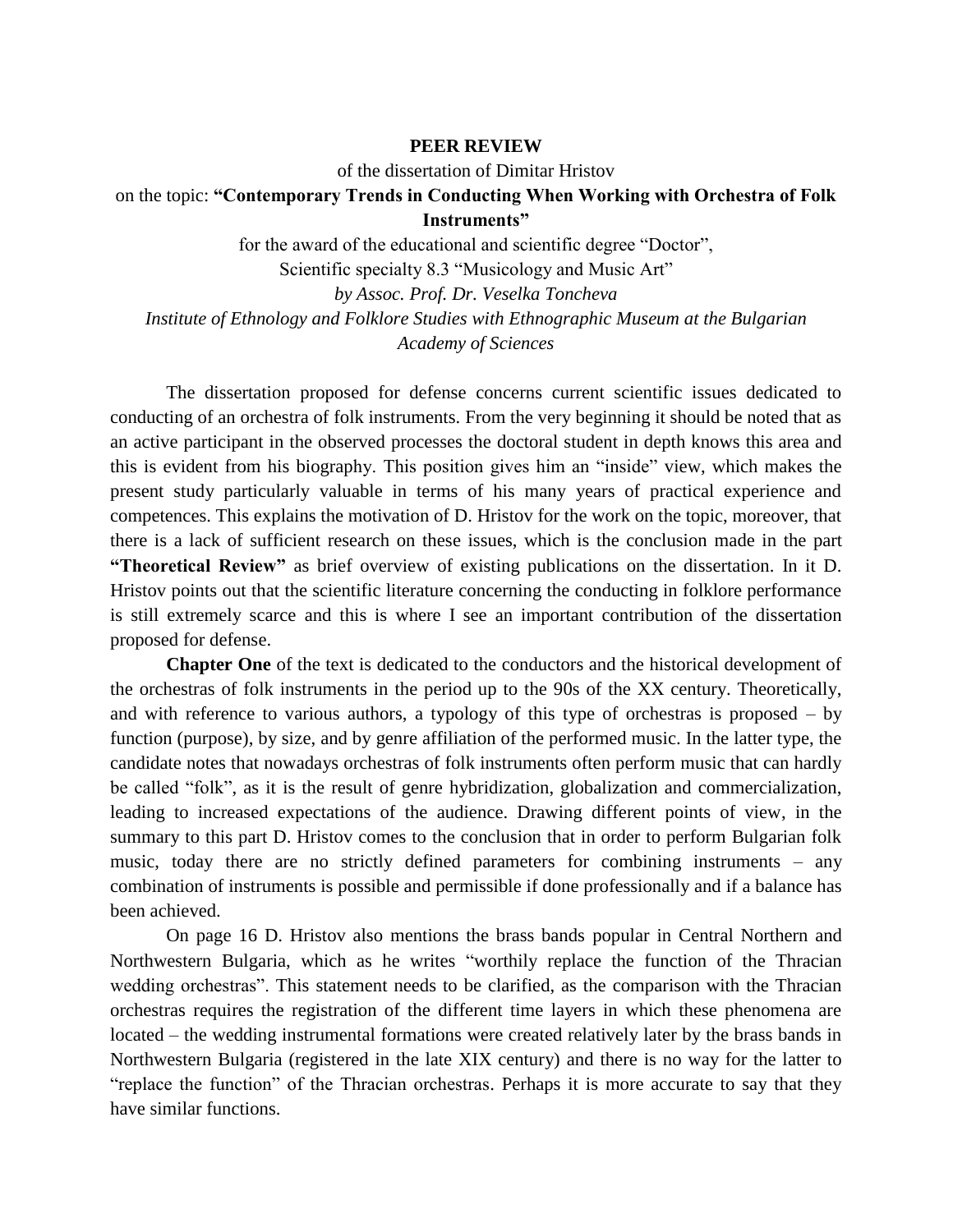In the brief historical review, the candidate turns to the history of the Bulgarian National Radio, pointing out the figures of the conductors who conducted the folk music orchestra, as well as the many guest conductors – all of whom left a bright mark in the musical orchestral tradition. Separate, and according to Hristov important, figures of conductors are presented – Boris Petrov, Kosta Kolev, Aleksandar Kokareshkov, and Hristo Urumov.

At the end of Chapter One the main activities of the conductors of folk orchestras for the considered period are outlined – D. Hristov makes the important observation that in the specific socio-cultural context in most folk ensembles a set of regulated professional positions with a clear profile of activities facilitating the work of conductor has been developed. And it, in turn, remains directly related to the cast, its functions, and stage needs. There are three possible conducting activities in the structure of the ensembles that the candidate performs, namely "playing conductor", "rehearsal conductor", and "concert conductor".

**Chapter Two** of the dissertation text focuses on the conductor of the orchestra of folk instruments nowadays, and the current state and trends in this field. From the brief historical review of the development of folk orchestras from the last 30 years it is clear that the political changes and the new economic situation in our country after 1989 had a predominantly negative effect on the existence and activity of folk music orchestras. However, the author points out the positive "opening" of Bulgarian music culture to the world, as well as the free access to information in the global network, which undoubtedly leads to new opportunities for development in the field of orchestral music researched by D. Hristov.

Like the previous chapter, here the candidate presents bright figures of conductors, but from our time – Milcho Vasilev, Hristofor Radanov, Georgi Andreev, and Vladimir Vladimirov. Thus, the construction of the image of the conductor is convincingly supported by concrete examples of individuals with their creative path, approaches, and contributions. This demonstrates the ability of D. Hristov to understand beyond the specific biographical data and to bring out and highlight features and specifics.

The next part of Chapter Two covers the complexity of conducting, which is far from being just artistic and creative. The "roles" of the conductor are defined as "multifunctional" (p. 52). The need for the conductor to be a *manager* and to carry out business activities related to the performances of the orchestra is imposed, according to D. Hristov, by the low interest in the management of folk music in our country. The conductor's function as a *composer* and *arranger* is especially important, as he or she takes responsibility for the selection and realization of the repertoire of the orchestra – along with the music literature published and written especially for the orchestra, the repertoire must include compositions and arrangements by the conductor. The role of the conductor as a *pedagogue* is presented by the candidate in the context of the teaching activity in the specialized secondary and higher schools for folk music, indicating the names of bright conductors of educational and representative orchestras. Another new role of the conductor is defined by D. Hristov – that of a *mediator*, whose task is to include in the orchestra's repertoire the new modern forms, combining folklore genres with other modern musical styles. Last but not least, the conductor should also be a *director*, because it is on him or her that the construction of each concert program with its specific parameters depends.